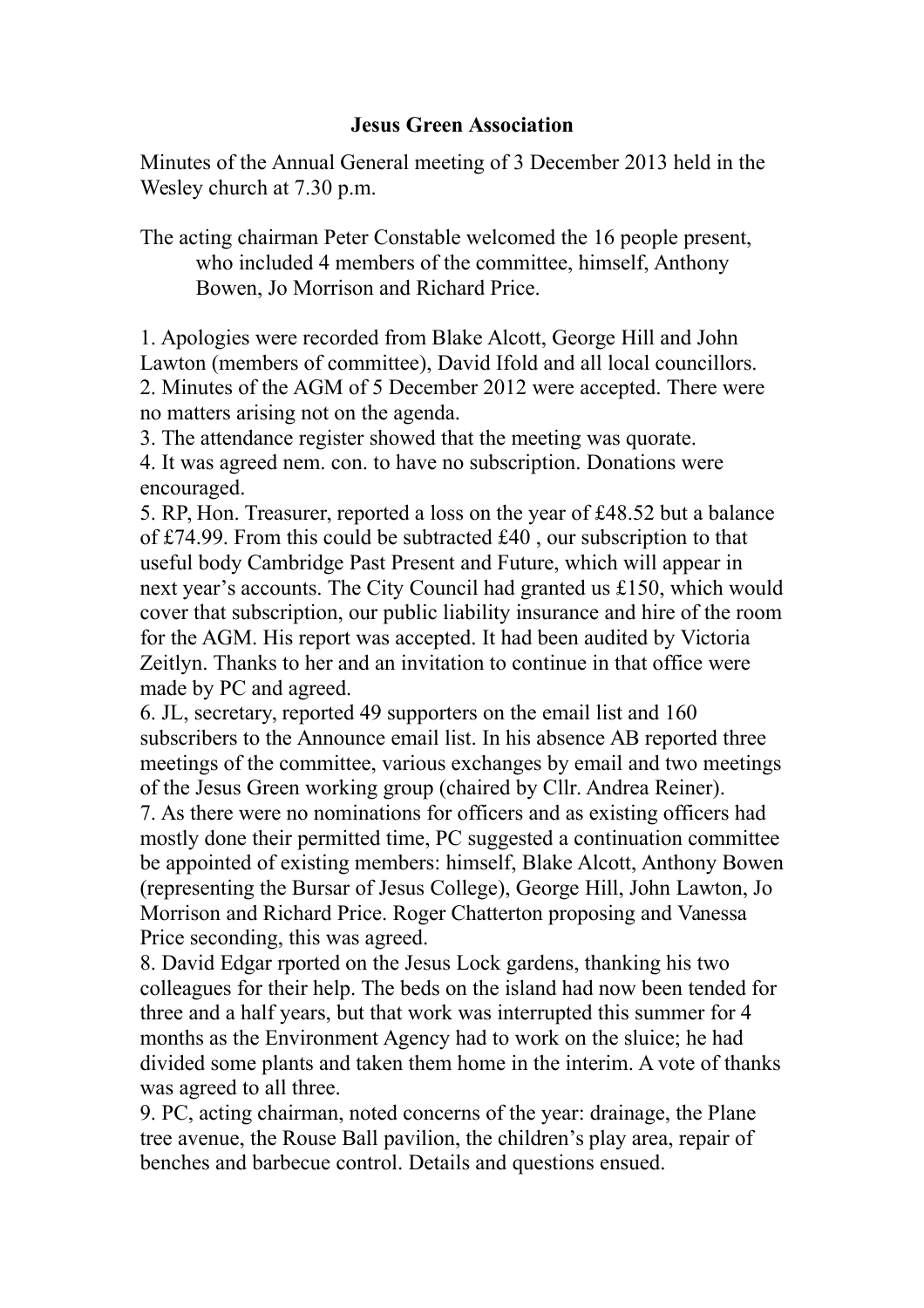- a) drainage: David Ifold's report was awaited; the area concerned was that NE of the Plane tree avenue, and study had not been made of the other side where flooding also occurred. Land drains were unlikely to be recommended; sumps and pumps were possible, or some other device of surface drainage.
- b) Plane tree avenue: plans and pictures of proposals from the last Jesus Green working group meeting were available. The path was to be widened and raised on the degraded NE side and levelled. JM explained how a cellular mesh would protect the tree roots from further pressure. There would be feathering to avoid a drop at the edge. Existing lamps would be kept where they were (but the County Council's agents Balfour Beatty needed to be watched); it was noted that many were not working, and PC urged people to report them, using the tag on the lamp post. Formal separation of cyclists and pedestrians was urged, whether by white lines or different surface colouring; it would be hard to enforce. It was desirable that the access path from Victoria Avenue be the same width as the new Plane tree avenue (progress on the hammerhead was stalled).
- c) Rouse Ball pavilion: an estimate of £450,000 three years ago for repair or reconstruction had risen to £800,000; the state of the pavilion was worse than it looked, and reconstruction would allow a small increase of its footprint, something which the Heritage Lottery poeple had endorsed when commending the proposals made in the last bid for funding. The pavilion was named for a fellow of Trinity College (and also a City Councillor) who left money for its building 90 years ago; it was hoped the College might take an interest, as the City's present allocation of some £200,000 was inadequate; perhaps the Big Lottery would help. The future of the Lock Cottage (owned by the Cam Conservators) was a related issue: if it became available, there could be coherence of use. It was noted that the Council's programme of refurbishment of public toilets had omitted the pavilion: could there be longer opening hours at least in the summer?
- d) Children's play area: the wholly refurbished and slightly extended area had been opened by the Mayor assisted by children from Park Street School on 25 October. It was a great success, to add to the refurbished and extended Skateboard area. The inner area for young children was fenced; Bert Kenward, organiser of the Beer Festival, drew attention to the need not to shut off access to the sewer if an outer fence was constructed.
- e) A new bench was to be placed on the Green and old ones were to be repaired.